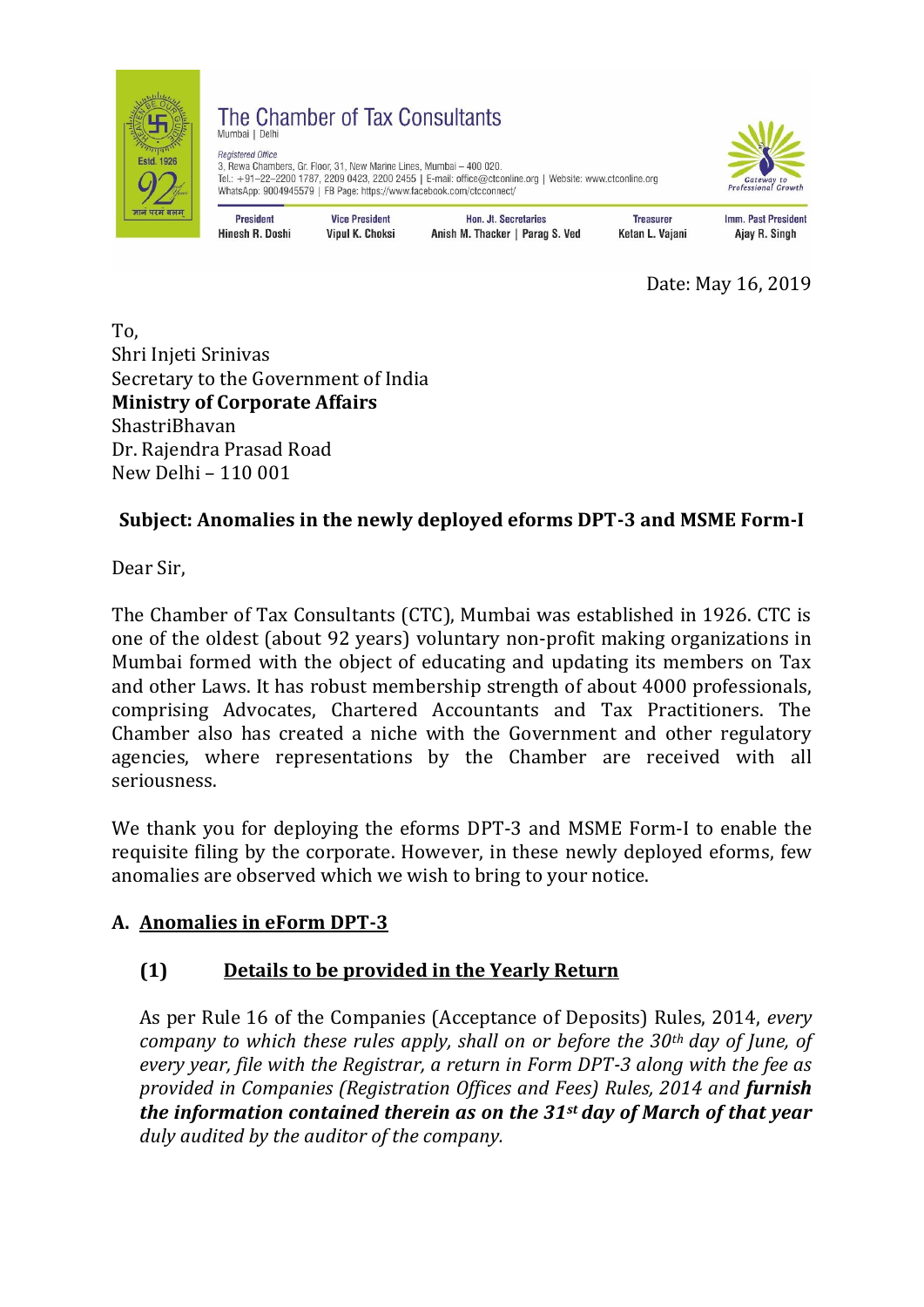

*Explanation- It is hereby clarified that Form DPT-3 shall be used for filing return of deposit or particulars of transaction not considered as deposit or both by every company other than Government company.*

For filing DPT-3, the wordings of "Purpose of form" given in the e-form DPT-3 are "**Particulars of transactions** by a company not considered as deposit as per rule 2 (1) (c) of …." On selection of this purpose, point no. 15 asks for "**Particulars of receipt of money or loan** by a company but not considered as deposits, **at the end of financial year**…"

**We seek clarification about which of the following details are expected to be filled in this Point 15 of eForm DPT-3:**

- (a)Amounts which are not considered as Deposits and **received at any time (even before 1st April 2014) and outstanding as at 31st March 2019**? OR
- (b)Amounts which are not Deposits and received during the financial year 2018-19 (i.e., **received on or after 1st April 2018 and outstanding as at 31st March 2019**?)
	- OR
- (c) All amounts received by way of any **transaction** other than Deposits during 2018-19, irrespective of whether they are outstanding as at  $31$ <sup>st</sup> March 2019 or not?

## **(2) Filing of NIL Return :-**

As per Rule 16A (3) EVERY company ….. shall file a onetime return of OUTSTANDING receipt of money or loan…..

**We seek clarification whether a company which is having NIL outstanding, have to file the return of outstanding inspite of having NIL outstanding.** 

## **(3) Auditor Certificate wrt DPT 3 :-**

The auditor of the company has to certify with respect to outstanding receipt as per the Rule 2(c) of the companies (Acceptance of Deposit) Rules 2014. For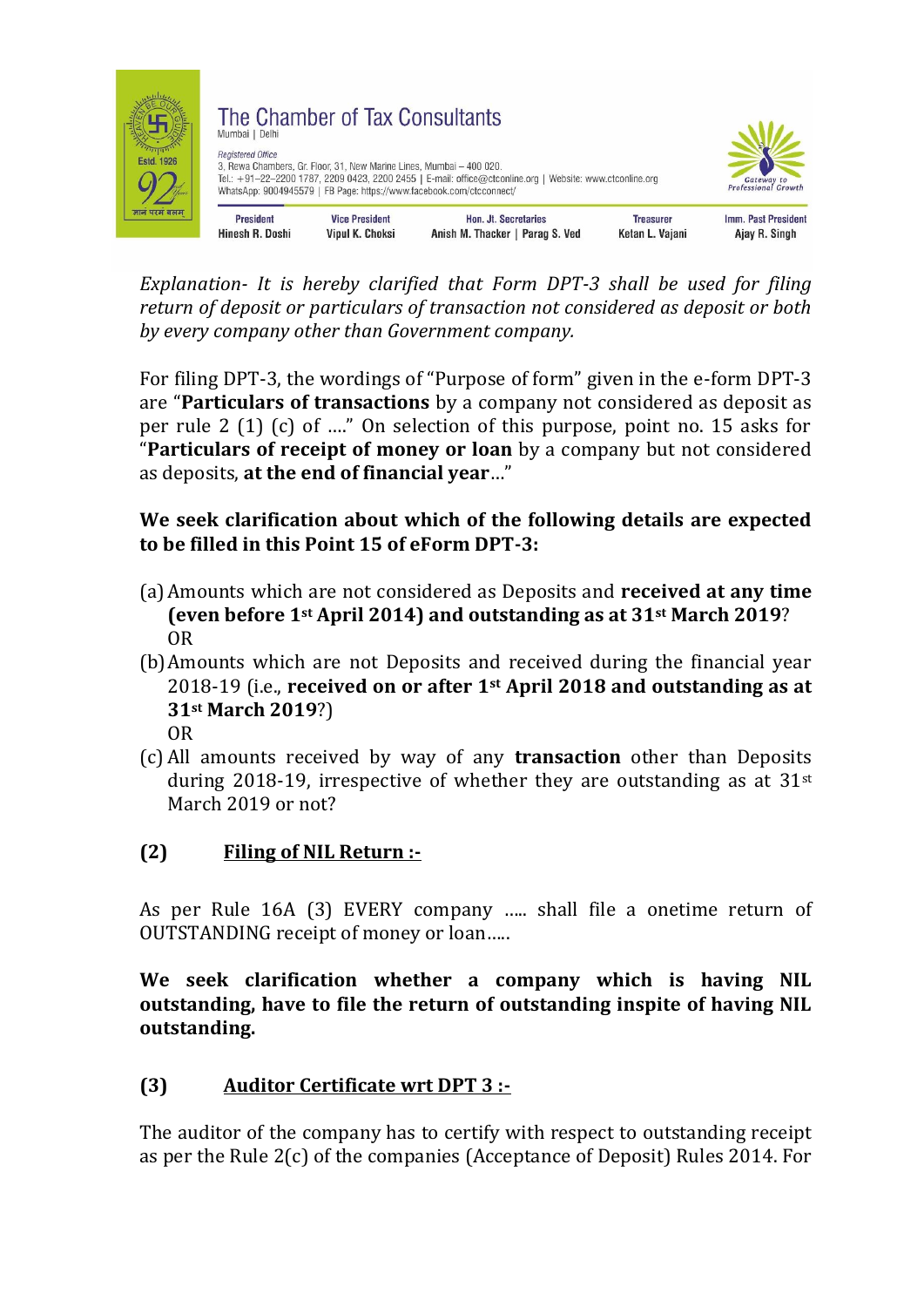

certifying the same the auditor needs to conduct the Audit since, the rule practically covers the complete liability side of the balancesheet. As per the Companies Act the company has to conduct its Annual General Meeting by September 30 of each year by which financials of the companies are audited.

Currently on account of the due dates for submission of audited accounts of Banks and Listed companies it is difficult for the Auditors to conduct the audit of the Private Limited companies by June 30, 2019.

Since the said certificate is not available from the Auditors it shall be practically difficult for the companies to file the DPT 3 by June 30, 2019.

#### **Hence request to revise the timeline for submission of DPT3 to September 30, instead of June 30 of each year.**

#### **Anomalies in eForm MSME Form I**

From the Specified Companies (Furnishing of information about payment to micro and small enterprise suppliers) Order, 2019, we understand that the objective of MSME Form I was to bring to your attention, such instances where payments are not made to Micro and Small Enterprise suppliers within a period of 45 days from date of date of acceptance or the date of deemed acceptance of the goods or services, on a half-yearly basis.

However, in the MSME Form I, when the option of Half yearly Return is selected, the form asks for "Total Outstanding Dues" and thereafter the bifurcation of the same.

#### Hence, we seek following clarification as to **which of the following is expected to be filled in Half-Yearly Return**:-

- i. Details of all dues to Micro and Small Enterprise suppliers outstanding as on the last date of the half year (irrespective of whether 45 days are overdue or not)? OR
- ii. Details of only such dues to Micro and Small Enterprise suppliers which have crossed 45 days and are outstanding as on the last date of the half year?